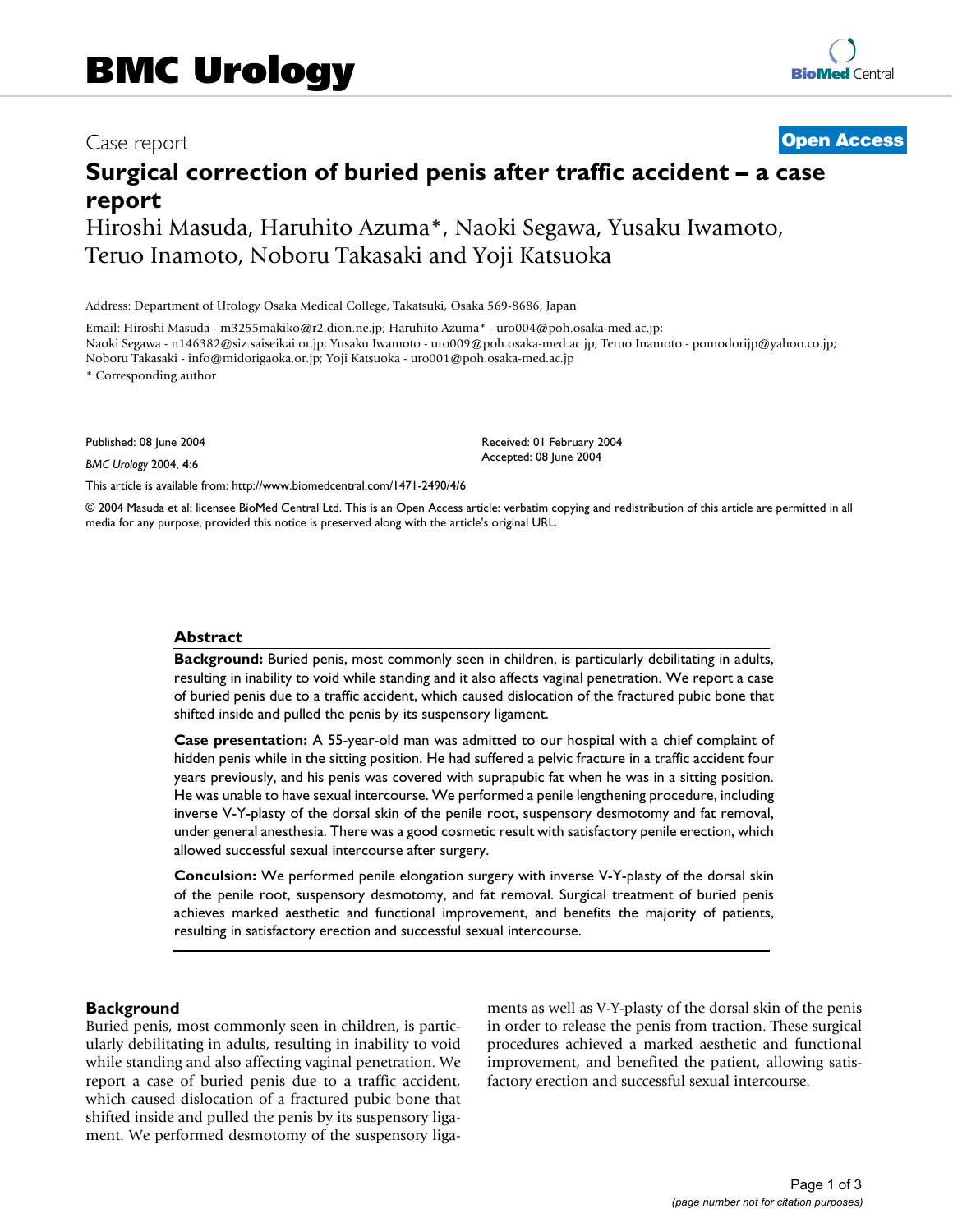

**Figure 1** Preoperative (a), and postoperative (b) appearance

#### **Case presentation**

A 55-year-old man was admitted to our hospital with a chief complaint of hidden penis in the sitting position (Fig. 1a). Four years previously, the patient had suffered a traffic accident, which had caused a dislocation fracture of the right hip joint and a fracture of the left pelvic bone. The dislocation fracture of the right hip joint was corrected promptly by surgical treatment, but the fracture of the left pelvic bone had been treated conservatively. The patient had medium height and build (167 cm; 60 kg; BMI 1.628). Blood tests for endocrinological parameters were within the normal ranges, and he had not had any problem with sexual intercourse before the accident. At physical examination, we observed that his penis was completely covered with suprapubic fat, especially when the patient was sitting. Computed tomography revealed that the fractured left pubic bone had shifted inside (Fig. [2\)](#page-2-0), pulling the penis by its suspensory ligament, and making it invisible when in a sitting position. The patient was unable to have sexual intercourse, and his small visible penis had caused severe loss of self-esteem. We performed a penile lengthening procedure with suspensory desmotomy, inverse V-Y-plasty of the dorsal skin of the penile root, and fat removal, under general anesthesia. After surgery, there was a good cosmetic result with satisfactory penile erection, which enabled successful sexual intercourse (Fig. 1b).

#### **Discussion**

This report highlights the evaluation and management principles in an unusual case of adult buried penis due to

a traffic accident, and helps define the role of the plastic surgeon in such cases. Over the past 30 years there has been only one case report regarding buried penis due to a traffic accident [1]. Regarding the treatment of buried penis in adults, an understanding of the pathological anatomy and pathophysiology is extremely important [2- 4]. The penis is suspended from the pubis by the suspensory ligament, and remains fixed whereas the fat does not. In our patient, a traffic accident had caused dislocation of the pubic bone, which had shifted inside. The fractured pubis had pulled the penis by its suspensory ligament, and the penis had become buried in suprapubic fat, especially when the patient was in a sitting position. In this situation, the suspensory ligament gave no support to the penile root, but caused dislocation of the penile root due to traction. We therefore detached the suspensory ligament from the penile root in order to release the traction. We also performed fat removal with V-Y-plasty of the dorsal skin of the penile root for penile elongation surgery. Application of appropriate techniques for skin resurfacing depends on the degree of deficiency. Simple closure of the defect often suffices in patients with adequate skin. V-Y plasty will suffice in patients with moderate deficiency in the length of skin available [5]. In the present case, we performed fat removal with inverse V-Y-plasty of the dorsal skin of the penile root, and achieved a marked aesthetic and functional improvement with satisfactory erection and successful sexual intercourse.